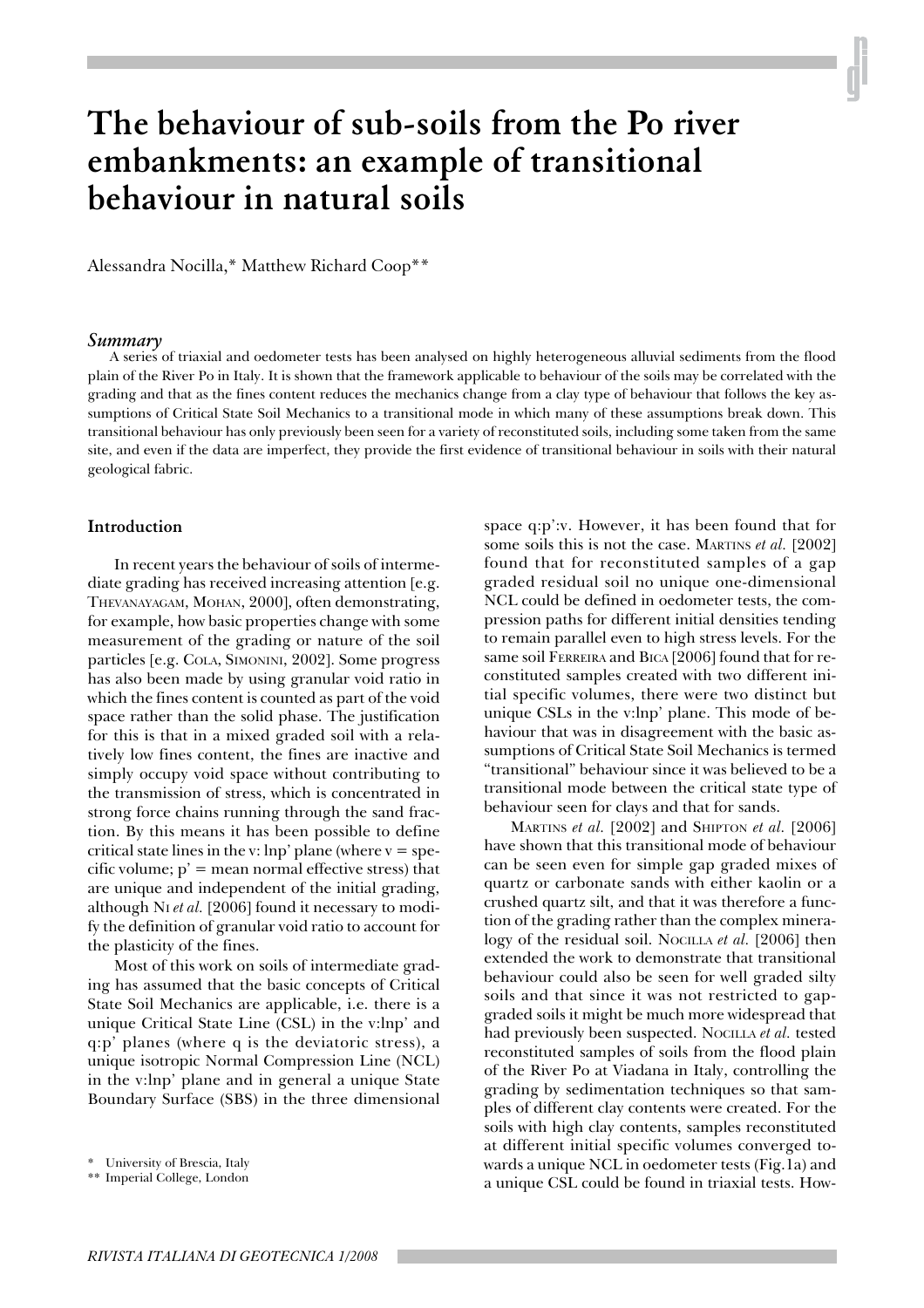

Fig. 1 – Oedometric compression test data for reconstituted samples of Po River embankment silts (a) 45% clay content (b) 8% clay content [after NOCILLA *et al*., 2006].

*Fig. 1 – Dati ottenuti da prove di compressione edometrica per campioni ricostituiti di limo degli argini del fiume Po (a) 45% contenuto di argilla (b) 8% contenuto di argilla [da NOCILLA* et al.*, 2006].*

ever, for the soils with a low clay content a pattern of approximately parallel compression paths, typical of a transitional soil was seen (Fig.1b). Triaxial tests showed that in the v:lnp' plane the isotropic compression paths and critical states were also dependent on the initial specific volume.

As observed by NOCILLA *et al.* [2006], transitional soils, like sands, have an initial specific volume in situ that is determined by the nature of the soil, particularly its grading, and by the density at which it was deposited. Clays are typically deposited at such high specific volumes that they reach their NCL at a few centimetres burial depth [SKEMPTON, 1970], so that even when a sedimentation structure is developed, the yield stress in a laboratory compression test may still be associated with the past maximum applied stress [COTECCHIA and CHANDLER, 2000]. The initial specific volume of a clay in situ is then strongly related to the stress history. In contrast, sands only reach a yield stress in compression when the particles break [COOP and LEE, 1993; PESTANA and WHITTLE, 1995; MCDOWELL and BOLTON, 1998], which for most sands does not occur within the range of typical in-situ stresses encountered in civil engineering environments. In this case, a yield stress seen in a laboratory compression test on a natural sand sample would not be expected to correlate with any past maximum stress experienced [e.g. VENTOURAS and COOP, 2008].

For the 40% clay content samples in figure 1a, the samples follow a NCL almost from the lowest stresses applied, while for the transitional behaviour seen for the 8% clay content soil each sample shows a gradual yield at a few hundred kPa, which, as for sands, is not associated with any past stress, since in this case the samples are reconstituted. However, in contrast to sands, the yield is less clear, and the compression paths are initially much steeper than for sands, so that the paths tend to approach the limiting specific volume of unity faster than any convergence between them, as illustrated schematically in figure 2. This yielding behaviour of the 8% clay content soil is also not associated with any significant particle breakage for the Viadana soils [NOCILLA *et al.*, 2006] although SHIPTON *et al.* [2006] found that particle breakage does occur in some transitional soils.

The present paper describes an analysis of tests on intact samples taken from the same site at Viadana, to determine whether transitional behaviour could be seen in the natural soils as well as the reconstituted. For their residual soil, FERREIRA and BICA [2006] had found that while the reconstituted samples had a clear transitional mode of behaviour,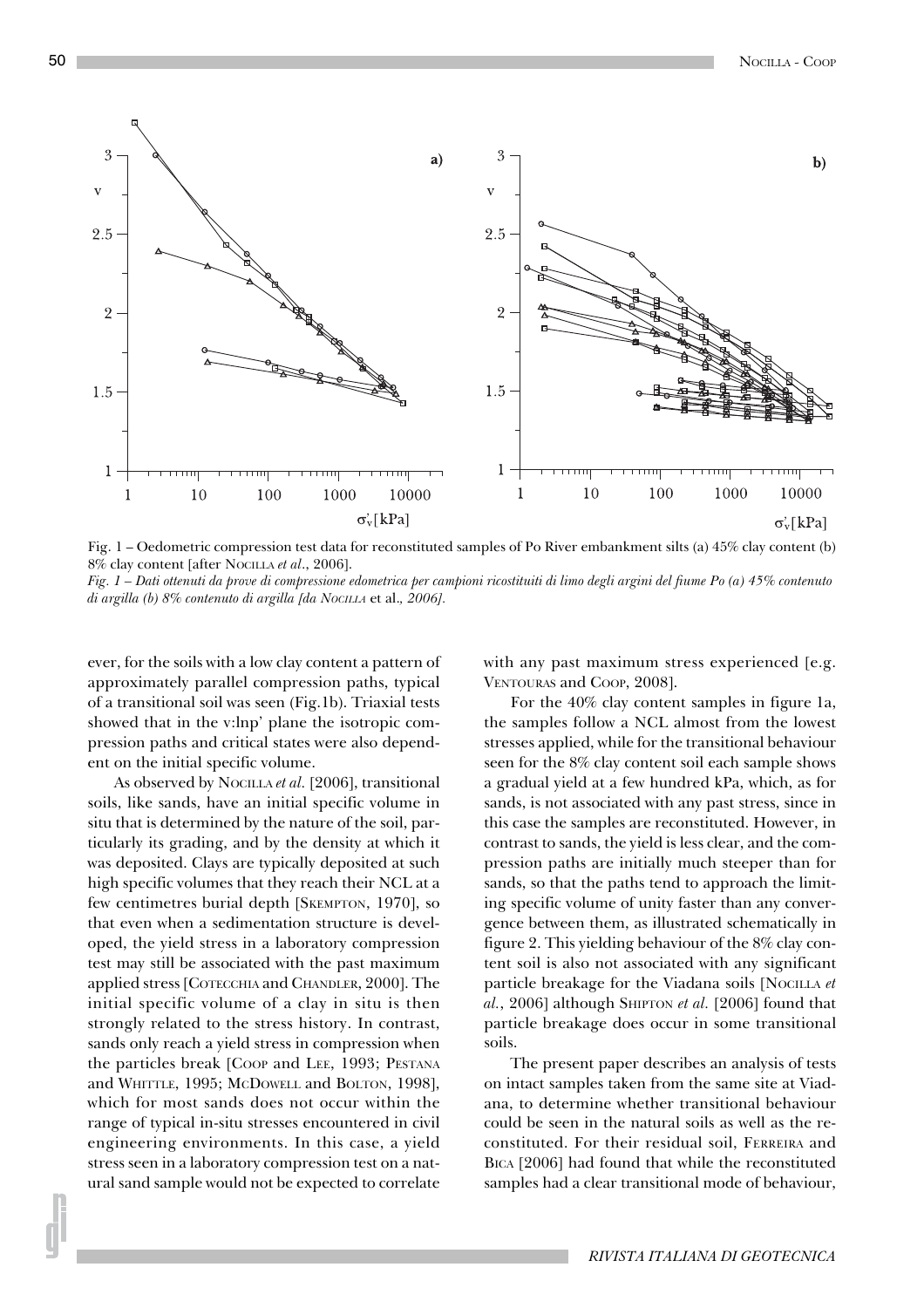

Fig. 2 – Schematic illustration of the compression of sands and "transitional" soils [after NOCILLA *et al*., 2006]. *Fig. 2 – Rappresentazione schematica del comportamento a compressione per le sabbie e per i terreni di transizione [da NOCILLA* et al*., 2006].*

the intact samples did follow a classical Critical State type of behaviour.

#### **Site investigation**

The embankments of the Po River at Viadana were constructed from borrow pits that were on the flood plain, above the usual high water level but within the flood channel bounded by the embankments. While the work on reconstituted samples by NOCILLA *et al.* [2006] used bulk samples taken from the same borrow pits, the research described in this paper used intact natural samples of the flood plain soils taken from the sub-soils between the embankment and the river. These samples were taken as part of a site investigation associated with a trial embankment, which was constructed to form a pond adjacent to the existing embankment so that the seepage flow through the river embankments could be measured [A.I.P.O., 2004]; the locations of the boreholes are indicated on figure 3. A piston sampler was used, which from experience in other soft silty soils may have caused some disturbance to the natural structure of the soils [HIGHT *et al.*, 1992], but the tests discussed in this paper involve the behaviour at large strains, for which any effects of disturbance should not be significant. Basic properties of each sample are reported in tables I and II for the oedometer tests and triaxial tests that were carried out at the University of Rome [A.I.P.O., 2004], and their gradings are given in figure 4. The gradings are very similar to those of the reconstituted soils tested by NOCILLA *et al.* [2006] and it is evident that the soils are highly heterogeneous, as is typical of flood plain deposits [e.g. COOP and COTECCHIA, 1995], with very little correlation of soil properties with depth.

For transitional soils it is important to calculate the initial specific volume with the greatest accuracy and avoiding unnecessary assumptions, so that any real tendency to have non-unique CSLs or NCLs in the v:lnp' plane can be separated from simple data scatter arising from inaccuracies in the calculations of specific volume. Fortunately, for all the tests, the initial water contents and the bulk unit weights were measured independently along with the specific gravities, thereby allowing the calculation of the initial specific volume without the need to assume full saturation of the samples, even if the values of S that were also calculated are mostly fairly close to unity.

If the samples were undisturbed by sampling, the initial specific volumes reported in Tables I and II would correspond to those in situ. Any large



Fig. 3 – Schematic section illustrating borehole and instrumentation locations. *Fig. 3 – Sezione schematica con ubicazione dei sondaggi e della strumentazione.*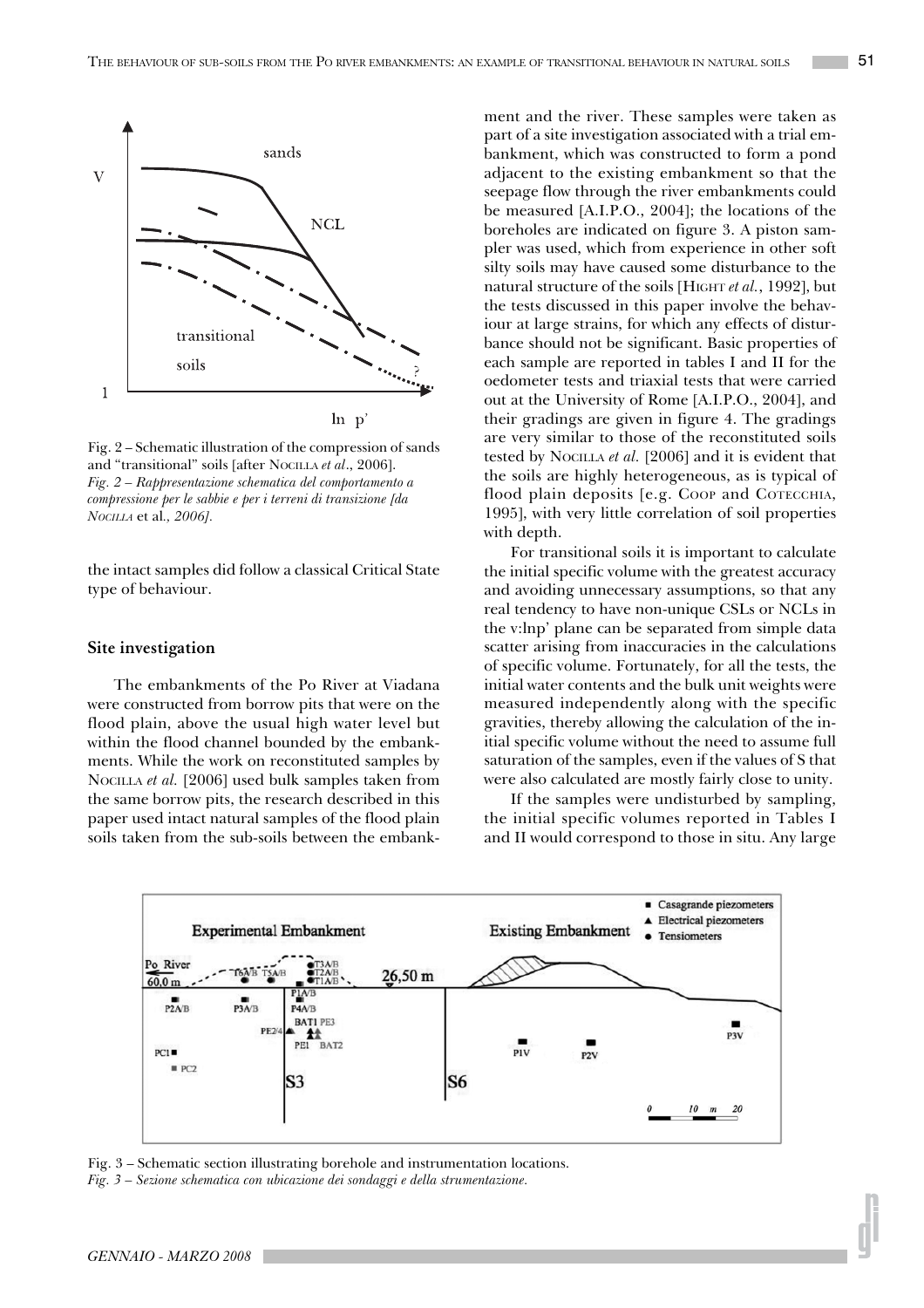#### Tab. I – Details of the oedometer tests. *Tab. I – Sintesi delle prove edometriche.*

| <b>Test</b>    | Specimen | z(m)           | Sand<br>(%) | Silt<br>$\left( \% \right)$ | Clay<br>$(\%)$ | PI   | $\gamma$<br>$(kN/m^3)$ | $G_{s}$ | $\mathbf{v}_0$ | S    | $\sigma_{\rm v0}$<br>(kPa) | $\sigma_c^{\prime}$<br>(kPa) | <b>YSR</b> |
|----------------|----------|----------------|-------------|-----------------------------|----------------|------|------------------------|---------|----------------|------|----------------------------|------------------------------|------------|
| O <sub>1</sub> | S3/Ab    | $\overline{2}$ | 17,2        | 62,8                        | 20             | 7,7  | 18,92                  | 2,72    | 1,791          | 0,93 | 47,3                       | 300                          | 6,34       |
| O <sub>2</sub> | S3/B     | 3,3            | 4           | 66                          | 30             | 14.3 | 18,18                  | 2,73    | 1,953          | 0,94 | 71,6                       | 273                          | 3,81       |
| O <sub>3</sub> | S3/C     | 4,8            | 10          | 74                          | 16             |      | 19.31                  | 2,74    | 1.799          | 1,00 | 92,6                       | 480                          | 5,19       |
| O <sub>4</sub> | S3/Da    | 6,1            | 1.7         | 45                          | 53.3           |      | 17,73                  | 2,74    | 2,119          | 0,97 | 109,9                      | 176                          | 1,6        |
| O <sub>5</sub> | S3/Ea    | 7,8            | 4,4         | 74,5                        | 21,1           | 13.1 | 19.06                  | 2,74    | 1,852          | 1,00 | 125,5                      | 329                          | 2,62       |
| O6.            | S3/Fa    | 9,1            | 10          | 77                          | 13             |      | 17.97                  | 2,72    | 2,012          | 0,95 | 137,4                      | 296                          | 2,16       |
| O7             | S6/A     | 3,15           |             | 60                          | 39             |      | 18,3                   | 2,74    | 1.946          | 0.94 | 68,8                       | 423                          | 6,15       |
| O8             | S6/B     | 4,75           | 4           | 67                          | 29             |      | 18,47                  | 2,72    | 1,852          | 0,96 | 91,2                       | 317                          | 3,48       |

Tab. II – Details of the triaxial tests. *Tab. II – Sintesi delle prove triassiali.*

| <b>Test</b>     | Specimen | z(m) | Sand<br>$(\%)$ | Silt<br>(%) | Clay<br>(%) | PI                       | $\gamma$<br>$(kN/m^3)$ | $G_{s}$ | $\mathbf{p}'$<br>(kPa) | $\mathbf{v}_0$ | S    | <b>Shearing</b> |
|-----------------|----------|------|----------------|-------------|-------------|--------------------------|------------------------|---------|------------------------|----------------|------|-----------------|
| T <sub>1</sub>  | S6/A     | 3,15 | $\mathbf{1}$   | 60          | 39          | 29,8                     | 18,4                   | 2,74    | 588                    | 1,910          | 0,95 | Drained         |
| T <sub>2</sub>  | S6/A     | 3,15 | $\mathbf{1}$   | 60          | 39          | 29,8                     | 18,4                   | 2,74    | 880                    | 1,944          | 0,94 | Drained         |
| T <sub>3</sub>  | S6/A     | 3,15 | $\mathbf{1}$   | 60          | 39          | 29,8                     | 18,4                   | 2,74    | 1176                   | 1,965          | 0,98 | Drained         |
| T <sub>4</sub>  | S3/B     | 3,3  | $\overline{4}$ | 66          | 30          |                          | 18,53                  | 2,73    | 50                     | 1,906          | 0,96 | Undrained       |
| T <sub>5</sub>  | S3/B     | 3,3  | $\overline{4}$ | 66          | 30          | $\overline{\phantom{0}}$ | 18,53                  | 2,73    | 100                    | 1,935          | 1,00 | Undrained       |
| T <sub>6</sub>  | S3/B     | 3,3  | $\overline{4}$ | 66          | 30          | ÷                        | 18,53                  | 2,73    | 200                    | 1,920          | 0,98 | Undrained       |
| $\rm{T}7$       | S3/C     | 4,8  | 10             | 74          | 16          | $\overline{\phantom{0}}$ | 19,4                   | 2,74    | 50                     | 1,754          | 0,99 | Undrained       |
| T <sub>8</sub>  | S3/C     | 4,8  | 10             | 74          | 16          | ÷                        | 19,4                   | 2,74    | 100                    | 1.777          | 0,99 | Undrained       |
| T <sub>9</sub>  | S3/C     | 4,8  | 10             | 74          | 16          | ÷                        | 19,4                   | 2,74    | 200                    | 1,781          | 0,97 | Undrained       |
| T <sub>10</sub> | S3/DC    | 6,3  | 28             | 46,5        | 25,5        | 16,2                     | 19,41                  | 2,74    | 50                     | 1,746          | 0,95 | Undrained       |
| <b>T11</b>      | S3/DC    | 6,3  | 28             | 46,5        | 25,5        | 16,2                     | 19,41                  | 2,74    | 100                    | 1,738          | 0,96 | Undrained       |
| T <sub>12</sub> | S3/DC    | 6,3  | 28             | 46,5        | 25,5        | 16,2                     | 19,41                  | 2,74    | 200                    | 1,732          | 0,94 | Undrained       |
| <b>T13</b>      | S3/Ea    | 7,75 | 4,4            | 74,5        | 21,1        | 13,1                     | 18,85                  | 2,74    | 50                     | 1,884          | 1,00 | Undrained       |
| T <sub>14</sub> | S3/Ea    | 7,75 | 4,4            | 74,5        | 21,1        | 13,1                     | 18,85                  | 2,74    | 100                    | 1,893          | 0,99 | Undrained       |
| T <sub>15</sub> | S3/Ea    | 7,75 | 4,4            | 74,5        | 21,1        | 13,1                     | 18,85                  | 2,74    | 200                    | 1,888          | 0,99 | Undrained       |
| T16             | S6/B     | 4,75 | $\overline{4}$ | 67          | 29          | 14                       | 19,27                  | 2,72    | 50                     | 1,778          | 0,96 | Undrained       |
| T <sub>17</sub> | S6/B     | 4,75 | $\overline{4}$ | 67          | 29          | 14                       | 19,27                  | 2,72    | 100                    | 1,750          | 0,96 | Undrained       |
| T18             | S6/B     | 4,75 | $\overline{4}$ | 67          | 29          | 14                       | 19,27                  | 2,72    | 200                    | 1,744          | 0,97 | Undrained       |
| T19             | S6/Cb    | 6,45 | 12             | 68          | 20          | 20,4                     | 19,03                  | 2,73    | 50                     | 1,854          | 1,00 | Undrained       |
| <b>T20</b>      | S6/Cb    | 6,45 | 12             | 68          | 20          | 20,4                     | 19,03                  | 2,73    | 100                    | 1,842          | 0,99 | Undrained       |
| <b>T21</b>      | S6/Cb    | 6,45 | 12             | 68          | 20          | 20,4                     | 19,03                  | 2,73    | 200                    | 1,808          | 0,99 | Undrained       |

disturbance that had occurred would, however, cause larger than expected volumetric strains at the start of the oedometer tests, and this is not evident in any of the tests. Although the complete isotropic compression data are not available for the triaxial tests, it is also clear that triaxial samples that have been compressed to small stress levels have undergone small volumetric strains, which is again an indication that the sample disturbance has not been large.

In order to calculate the vertical effective stresses at the sample locations, the vertical total stresses have been based on a mean bulk unit weight,  $\gamma$ , of  $18.7 \mathrm{kN/m^3}$  for the soils above the water table and  $19.0 \mathrm{kN/m^3}$  for the soils below. For the insitu pore pressures, piezometers of both electrical and Casagrande types were installed at various locations along two instrumentation lines, A and B that were 60m apart, through the existing and new embankments (Fig. 3). Borehole S3 was on instrumen-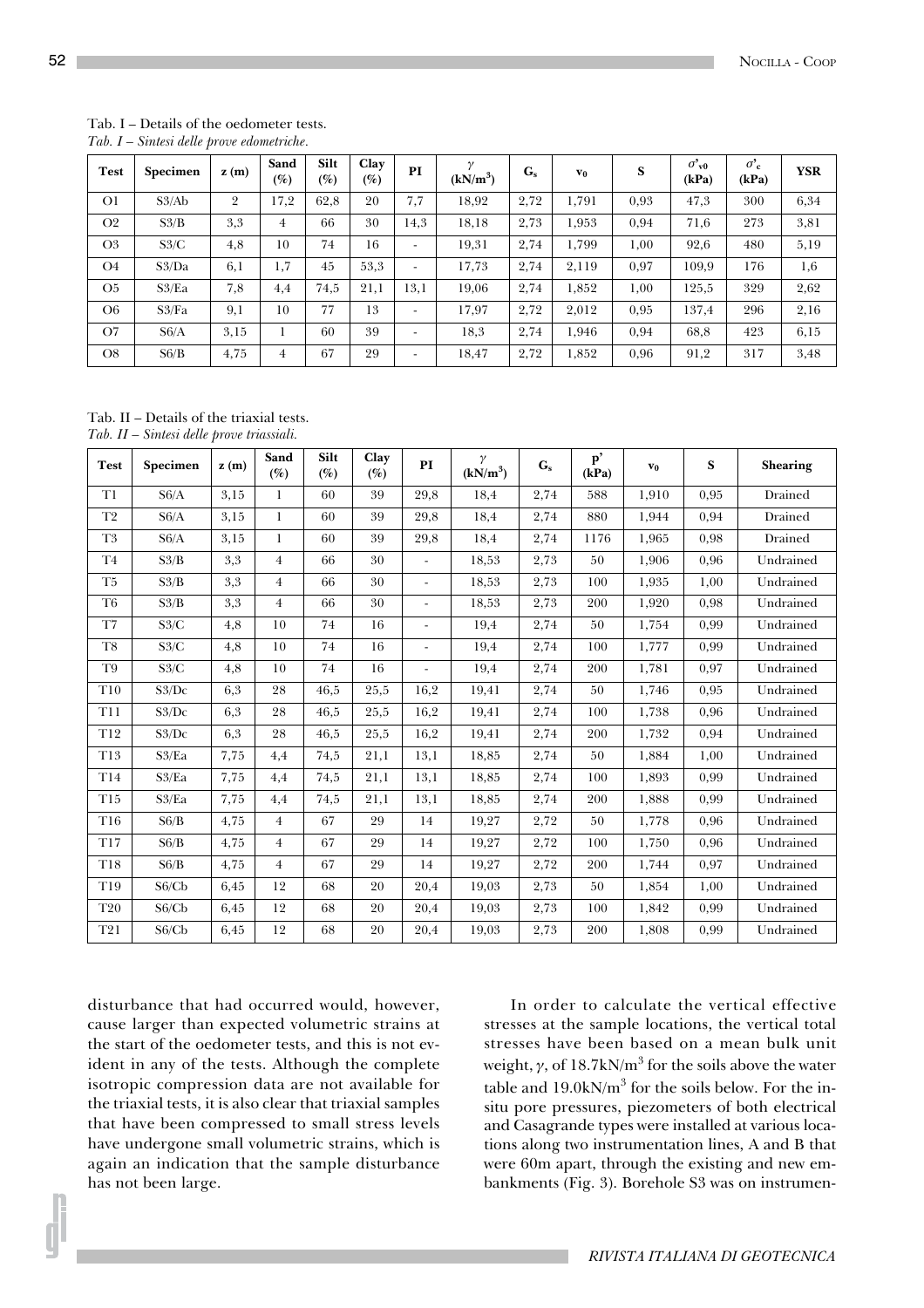

Fig. 4 – Grading curves for the soils (data from A.I.P.O., 2004).

*Fig. 4 – Curve granulometriche dei terreni (dati da A.I.P.O., 2004).*

tation line B, but was made before the experimental embankment was constructed and borehole S6 was mid-way between the two lines. Measurements made over a three month period before the pond was filled for the seepage tests indicated that, if hydrostatic conditions are assumed, the water table would be at about 5.5m depth and that there was a change of only around  $\pm 0.2$ m from the average for the maximum and minimum river levels during that period. The piezometers above the water table were not able to register negative pore pressures, but a series of ten suction probes was installed by Geotechnical Observations within the new embankment along lines A and B. Prior to the filling of the pond these measured very small suctions, with maximum values of around 10kPa. The embankment materials are very similar in nature to the sub-soil and so a maximum suction of 10kPa has been assumed also for the sub-soil. Hydrostatic pore pressures have then been assumed below the water table, and for 1m above the water table.

### **Analysis of laboratory test data**

A summary of the oedometer test data is given in Figure 5. There is a large amount of scatter in both the values of  $v_0$  and the compression paths, which arises from the heterogeneous nature of the sediments, so that the values of  $v_0$  do not correlate at all with depth, as COOP and COTECCHIA [1995] found for the alluvial sediments of the Sibari plain in southern Italy. Using a Casagrande construction,



Fig. 5 – Summary of the oedometer tests. *Fig. 5 – Sintesi delle prove edometriche.*

yield stresses,  $\sigma_c$ , have been estimated and then yield stress ratios, YSR, have been calculated from the estimates of the in-situ effective vertical stress,  $\sigma_{v0}$ , in Table I, where:

$$
YSR = \frac{\sigma_c^2}{\sigma_{v0}^2} \tag{1}
$$

The resulting values of YSR are shown in Figure 6, which gives the typical pattern of decreasing values with depth as the value of  $\sigma_{v0}$  increases,



Fig. 6 – Yield stress ratios.

*Fig. 6 – Rapporto tra tensione di snervamento e tensione insita.*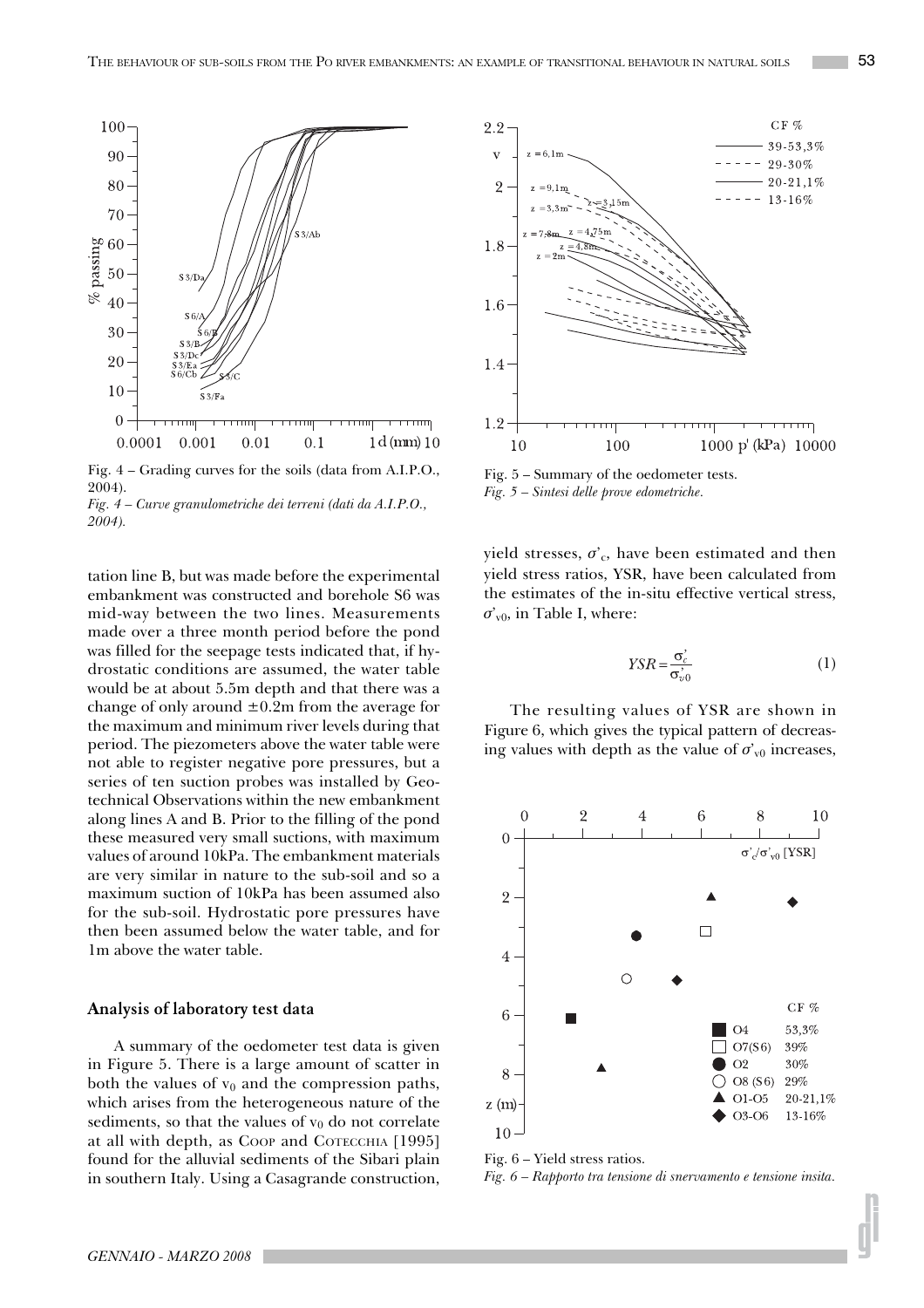

Fig. 7 – Triaxial and oedometer data. (a) 39-53.3% clay content (b) 29-30% clay content (c) 20-25.5% clay content (d) 13-16% clay content.

*Fig. 7 – Dati ottenuti da prove edometriche e prove triassiali (a) 39-53.3% contenuto di argilla (b) 29-30% contenuto di argilla (c) 20-25.5% contenuto di argilla (d) 13-16% contenuto di argilla.*

while there is no consistent change in  $\sigma_c$ . However, for these soils, many of which will be shown to be transitional in behaviour, it must be doubtful whether the yield stresses correlate with the maximum past stress, so that the high YSR values at shallow depths would not be the overconsolidation ratios, OCR. It is possible but unlikely that in this geological environment there could have been sufficient erosion for that to account for the high  $\sigma_c$  values. The suction measurements in the embankment materials also indicate that desiccation is unlikely to be the cause.

Figure 7 shows the compression curves along with the triaxial test data, grouping the tests according to the clay fraction, CF, as measured by sedimentation and shown in Figure 4, which was found to be a better indicator of behaviour than plasticity index, PI. For the oedometer tests p' has been calculated assuming values of  $K_0$  that have been estimated from:

$$
K_0 = (1 - \sin \phi') OCR^{\alpha} \tag{2}
$$

where a value of 0.42 has been assumed for  $\alpha$  for these low plasticity soils [LADD *et al.*, 1977]. The OCR has been assumed equal to the YSR, which may be justified because the difference between YSR and OCR was not appreciated when these relationships were published. It is also possible that for the samples from borehole S6 there are inaccuracies in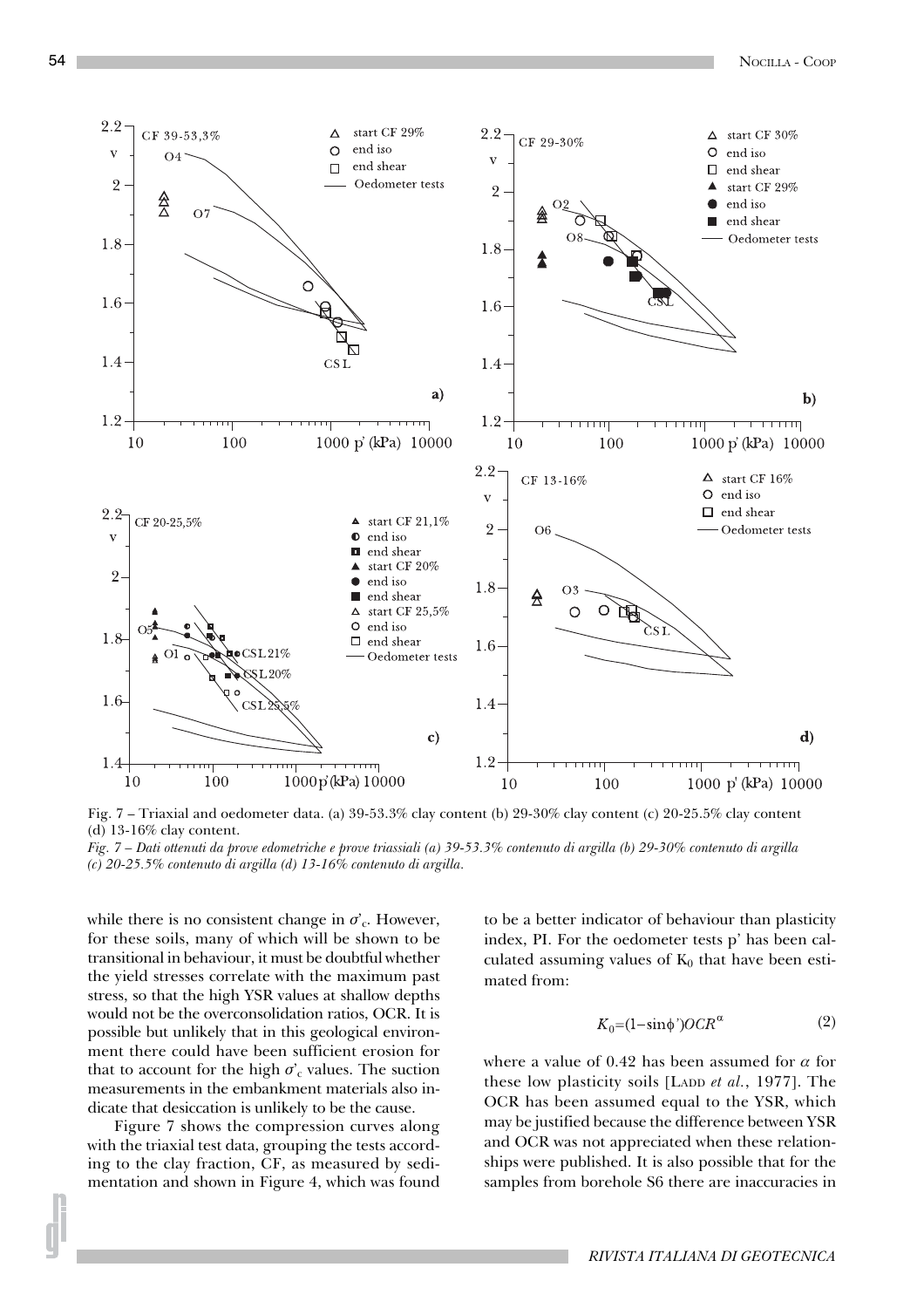the calculations of  $\sigma_c$ , YSR and K<sub>0</sub> because of the proximity of the existing embankment, which would cause an inclination of the principal stresses. However, this would not be a problem at the higher stresses reached towards the end of the oedometer tests. For the triaxial tests the initial state is indicated, along with that after isotropic compression (unfortunately there are no intermediate data during isotropic compression), and then the critical states from the shearing stages.

For the high clay fraction data (Fig. 7a), there is a unique one-dimensional NCL defined by the two oedometer tests, and a unique CSL for the three triaxial tests. The two lines are parallel, but there is some uncertainty in this observation because of inaccuracies in the assumption of a constant  $K_0$  on the NCL or from the small number of triaxial tests not allowing the CSL to be defined with certainty. The uniqueness of the CSL is also uncertain because all of the triaxial tests started from very similar values of  $v_0$ . The volumetric strains during isotropic compression should have been large enough to place the final points on an isotropic NCL, but although these plot parallel to the CSL, they are only slightly above it and are below the one-dimensional NCL. This might conceivably indicate a very highly skewed State Boundary Surface due to anisotropy. Otherwise the data seem to conform well to the basic features of Critical State Soil Mechanics.

The test data for 29-30% clay content (Fig. 7b) again seem to follow a Critical State framework, with a well defined CSL in the v:lnp' plane from six tests on samples from two depths. In this case the samples start with two distinct values of  $v_0$ , and yet the CSL is still unique. There is a small difference befrom inaccuracies in the values of  $v_0$ . For the triaxial tests the isotropic loading has not been taken far enough to bring the initial states onto the isotropic NCL, as can be seen from the fact that the initial states at different stress levels for the two initial  $v_0$ values lie on curved paths crossing the CSL. By comparison with Figure 7a, this shows that the yielding behaviour in compression is more associated with the nature of the soil than it is with the depth or any possible past maximum stress.

tween the two oedometer curves, but this could arise

For the 20-25.5% clay data in Figure 7c there is a clear change to a more transitional mode of behaviour. The initial states of the various triaxial tests from each sample were similar, and as FERREIRA and BICA [2006] found for their residual soil, each  $v_0$  gives a unique but distinct CSL, which are parallel in the v:lnp' plane. It is unlikely that the different CSL locations are the result of the slight variation in clay content, since there is no consistent trend, but as is seen with other transitional soils, there is a good correlation between  $v_0$  and the CSL location. The isotropic compression points are again not at sufficiently high stress levels to have reached an isotropic NCL, and the two oedometer tests are at too similar values of  $v_0$ to be able to see whether they are convergent or not.

Figure 7d shows the test data for the lowest clay contents (13-16%). The two oedometer tests are non-convergent, whilst being much steeper than is seen for poorly graded sands [e.g. COOP, 2003], indicating transitional behaviour. Unfortunately the triaxial tests were only conducted on samples with very similar  $v_0$  values and over too narrow a range



Fig. 8 – Summary plot of Critical State Line Locations. *Fig. 8 – Grafico di sintesi delle Linee di Stato Critico.*



Fig. 9 – The influence of clay fraction on the Critical Stare Line gradient, M.

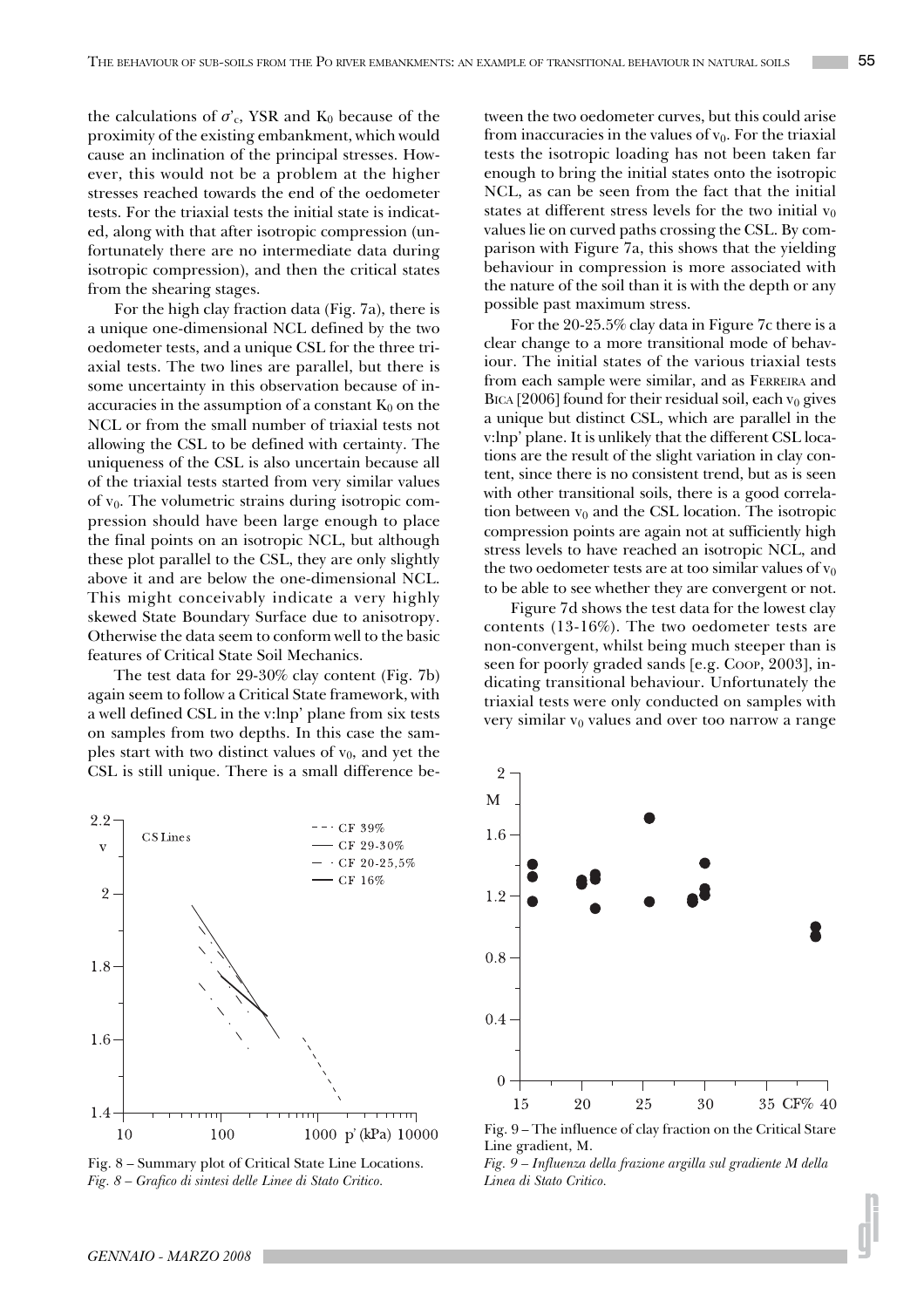of initial p' so the Critical State points are also too close together to be able to identify whether the CSL is unique or not. Again the isotropic compression points are not at sufficiently high stress levels to have reached any possible NCL.

A summary plot of the CSL locations is given in Figure 8. As the grading becomes coarser the gradient of the CSL reduces from 0.19 to 0.1. Generally the position of the CSL also moves to the left/down in the v:lnp' plane, although for the 20-25% clay



Fig. 10 – Normalised shearing paths for the triaxial tests. (a) Summary Plot; (b) 39% clay content; (c) 29-30% clay content; (d) 20-25.5% clay content; (e) 16% clay content.

*Fig. 10 – Percorsi normalizzati delle prove triassiali; (a) Grafico di sintesi; (b) 39% contenuto di argilla; (c) 29-30% contenuto di argilla; (d) 20-25.5 contenuto di argilla; (e) 16% contenuto di argilla.*

*RIVISTA ITALIANA DI GEOTECNICA*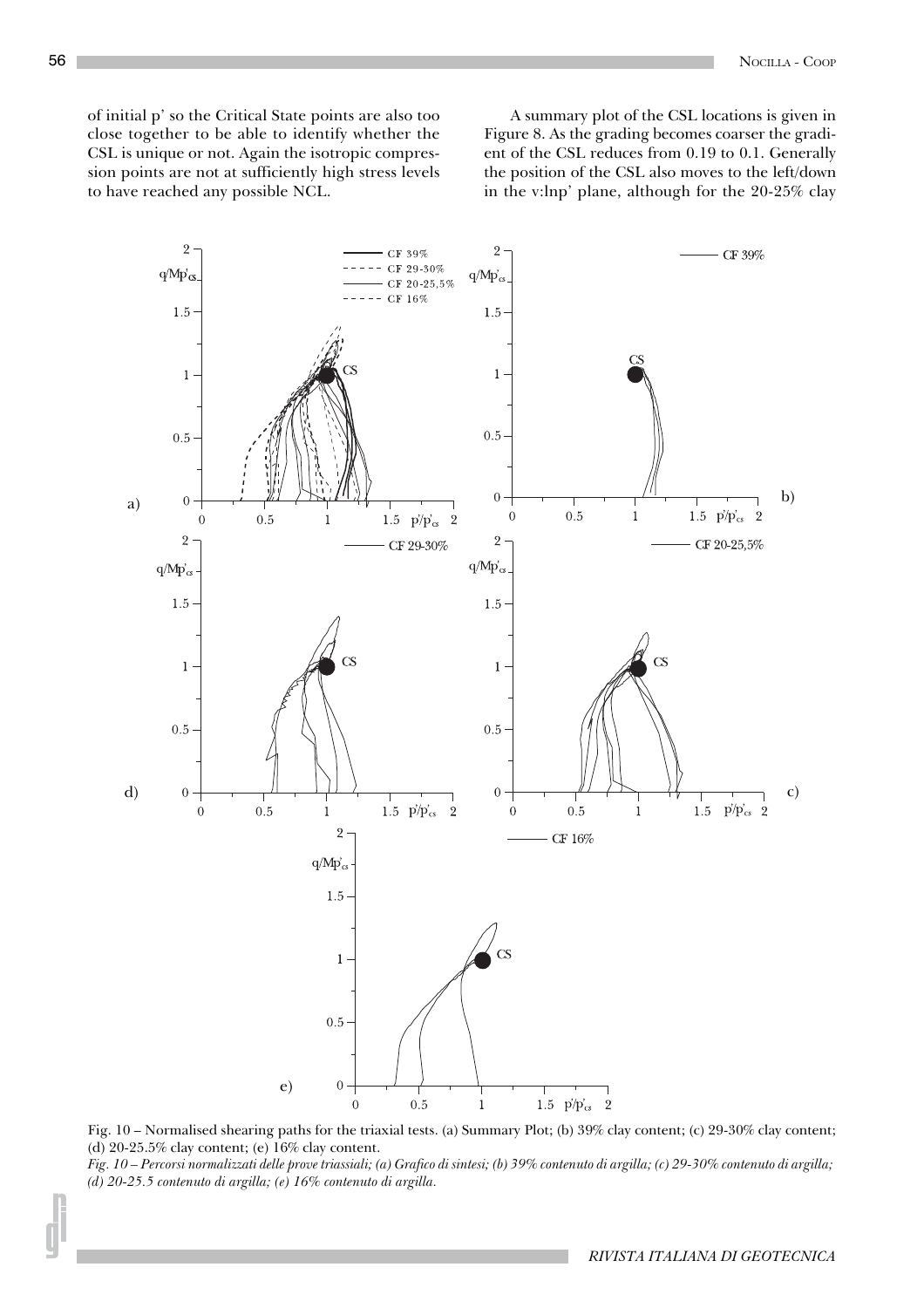content soil there is no unique line. For the 16% clay content the CSL location apparently starts to move back upwards, but it must be remembered that since this grading is also transitional, this is only one of an infinite number of possible CSLs.

The Critical State friction angle from the shearing stages or M (q/p' at the Critical State) varies between the various samples. Figure 9 shows some correlation with the clay fraction, although there is scatter in the data because of the variation in the silt and sand contents. In figure 10 the shearing data from the triaxial tests have then been normalised with respect to equivalent pressures,  $p'_{cs}$ , taken on the CSL at the current specific volume:

$$
p'_{cs} = \exp\left(\frac{\Gamma - v}{\lambda}\right) \tag{3}
$$

Because of the variation of the value of M, the q/ p'cs axis has been further normalised with respect to this parameter. For the 20-25.5% clay content soil three different CSLs have been assumed as indicated on Figure 7c, and for the 16% clay content soil a single CSL has been chosen that is parallel to the compression curves for this soil.

The data for 39% clay content (Fig. 10a) are unusual in that the stress levels applied should have brought the initial state onto the isotropic NCL, but this is clearly not the case from the data, since the starting point lies almost directly below the CSL, and yet there is no evidence of any strongly anisotropic behaviour from the shape of the normalised stress paths. Otherwise, the normalised plots show that as the clay content reduces the paths tend to develop a more distinctive S-shape with a dilative tail and a loop back to the Critical State at the end of shearing, which NOCILLA *et al.* [2006] observed for the reconstituted soil of transitional behaviour, and which is also typical of sands [e.g. Coop, 2003]. No-CILLA *et al.* [2006] found that as the soils changed to a transitional mode of behaviour Rendulic's principle broke down and the normalised stress paths of the drained and undrained tests did not define the same boundary surfaces. Unfortunately, here there were only drained tests on the 39% clay content samples and only undrained tests on the other soils.

## **Conclusions**

For such highly heterogeneous soils as these, that are typical of alluvial environments, the large scatter in the data can hide important differences of behaviour. Although there are also imperfections in the data because the tests were not specifically designed to investigate the aspects of behaviour investigated here, through careful examination of the

data it has been possible to identify clear trends. In particular, there is an evolution from a clay mode of behaviour for the more plastic soils to a transitional mode for the less plastic ones. This change of behaviour with the nature of the soils is very similar to that observed by NOCILLA *et al.* [2006] for reconstituted samples from the same site. However, this is the first time that transitional behaviour has been identified for any intact natural soil and shows that it is not simply an artefact of laboratory created soils with reconstituted fabrics, but can also be seen for a soil with a fabric created by geological deposition. As for the reconstituted samples, none of the samples tested had a fines content that was sufficiently low so that a sand mode of behaviour could be reached, with a clear yield due to particle breakage. This indicates that sands must be very poorly graded to give this type of behaviour and that relatively small fines contents give rise to transitional behaviour, which is therefore likely to be widespread in natural soils.

#### **Acknowledgements**

The authors would like to thank Ing. D. Danese of AIPO, Prof. G. Calabresi, Ing. Alessandra Sciotti who supervised the laboratory tests and the Geotechnical Observations Ltd. A special thank goes to Professors R.Lancellotta and F.Colleselli for their advice in the interpretation of the data.

#### **References**

- A.I.P.O. (Agenzia Interregionale per il fiume Po), and the Universities of Brescia, Parma, Rome & Naples (2004) – *Final Report: Convenzione per lo studio delle condizione di stabilita degli argini fluviali e per la definizione di una metodologia progettuale*.
- COLA S., SIMONINI P. (2002) *Mechanical behaviour of silty soils of the Venice lagoon as a function of their grading*. Canadian Geotech. J., 39, pp. 879-893.
- COOP M.R. (2003) *On the mechanics of reconstituted and natural sands*. Keynote Lecture, in "Deformation Characteristics of Geomaterials", Di Benedetto H., Doanh T., Geoffroy H., Sauéat C. (Eds.), Swets and Zeitlinger, Lisse, 2, pp. 29-58.
- COOP M.R., COTECCHIA F. (1995) *The Compression of Sediments at the Archaeological Site of Sibari*. In "The Interplay Between Geotechnical Engineering and Engineering Geology", Proc. XI European Conf. Soil Mechs Foundn Engng, Copenhagen, Danish Geotechnical Soc., 8,19-8.26.
- COOP M.R., LEE I.K. (1993) *The behaviour of granular soils at elevated stresses*. Predictive soil mechanics, Thomas Telford, London, pp. 186-198.